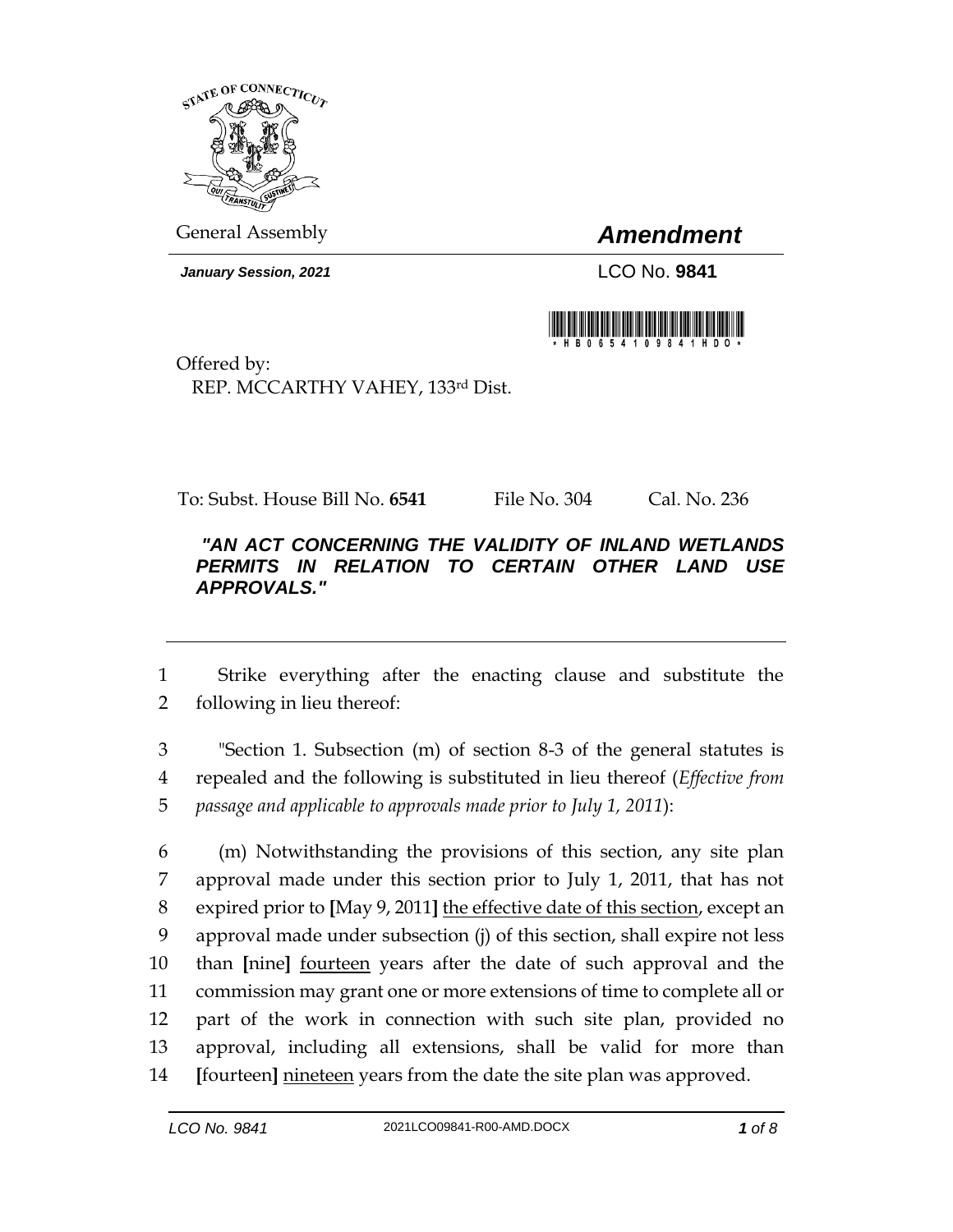Sec. 2. Subsection (e) of section 8-26c of the general statutes is repealed and the following is substituted in lieu thereof (*Effective from passage and applicable to approvals made prior to July 1, 2011*):

 (e) Notwithstanding the provisions of this section, any subdivision approval made under this section prior to July 1, 2011, that has not expired prior to **[**May 9, 2011**]** the effective date of this section, shall expire not less than **[**nine**]** fourteen years after the date of such approval and the commission may grant one or more extensions of time to complete all or part of the work in connection with such subdivision, provided no subdivision approval, including all extensions, shall be valid for more than **[**fourteen**]** nineteen years from the date the subdivision was approved.

 Sec. 3. Subsection (c) of section 8-26g of the general statutes is repealed and the following is substituted in lieu thereof (*Effective from passage and applicable to approvals made prior to July 1, 2011*):

 (c) Notwithstanding the provisions of this section, for any subdivision of land for a project consisting of four hundred or more dwelling units and approved prior to July 1, 2011, that has not expired prior to **[**May 9, 2011**]** the effective date of this section, any person, firm or corporation making such subdivision shall complete all work in connection with such subdivision not later than the date **[**fourteen**]** 36 nineteen years after the date of approval of the plan for such subdivision. The commission's endorsement of approval on the plan shall state the date on which such **[**fourteen-year**]** nineteen-year period expires.

 Sec. 4. Subsection (g) of section 22a-42a of the general statutes is repealed and the following is substituted in lieu thereof (*Effective from passage and applicable to approvals made prior to July 1, 2011*):

 (g) Notwithstanding the provisions of subdivision (2) of subsection (d) of this section, any permit issued under this section prior to July 1, 2011, that has not expired prior to **[**May 9, 2011**]** the effective date of this section, shall expire not less than **[**nine**]** fourteen years after the date of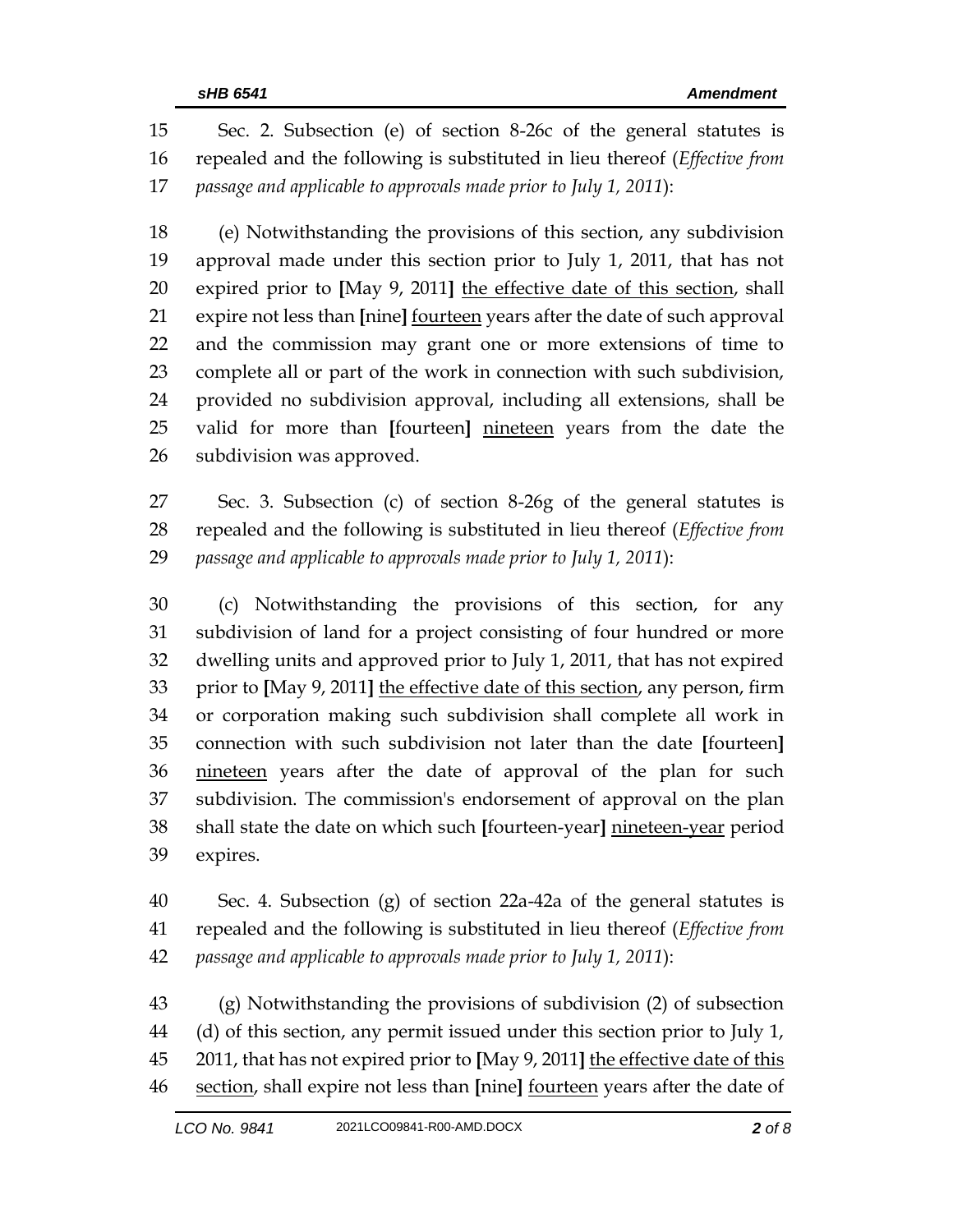such approval. Any such permit shall be renewed upon request of the permit holder unless the agency finds that there has been a substantial change in circumstances that requires a new permit application or an enforcement action has been undertaken with regard to the regulated activity for which the permit was issued, provided no such permit shall be valid for more than **[**fourteen**]** nineteen years.

 Sec. 5. Section 8-3c of the general statutes, as amended by section 505 of substitute house bill 6531 of the current session, as amended by Senate Amendment Schedule "A", is repealed and the following is substituted in lieu thereof (*Effective from passage and applicable to approvals made prior to July 1, 2011*):

 (a) If an application for a special permit or special exception involves an activity regulated pursuant to sections 22a-36 to 22a-45, inclusive, the applicant shall submit an application to the agency responsible for administration of the inland wetlands regulations no later than the day the application is filed for a special permit or special exception.

 (b) The zoning commission or combined planning and zoning commission of any municipality shall hold a public hearing on an application or request for a special permit or special exception, as provided in section 8-2, and on an application for a special exemption under section 8-2g. Such hearing shall be held in accordance with the provisions of section 8-7d. The commission shall not render a decision on the application until the inland wetlands agency has submitted a report with its final decision to such commission. In making its decision the zoning commission shall give due consideration to the report of the inland wetlands agency. Such commission shall decide upon such application or request within the period of time permitted under section 8-7d. Whenever a commission grants or denies a special permit or special exception, it shall state upon its records the reason for its decision. Notice of the decision of the commission shall be published in a newspaper having a substantial circulation in the municipality and addressed by certified mail to the person who requested or applied for a special permit or special exception, by its secretary or clerk, under his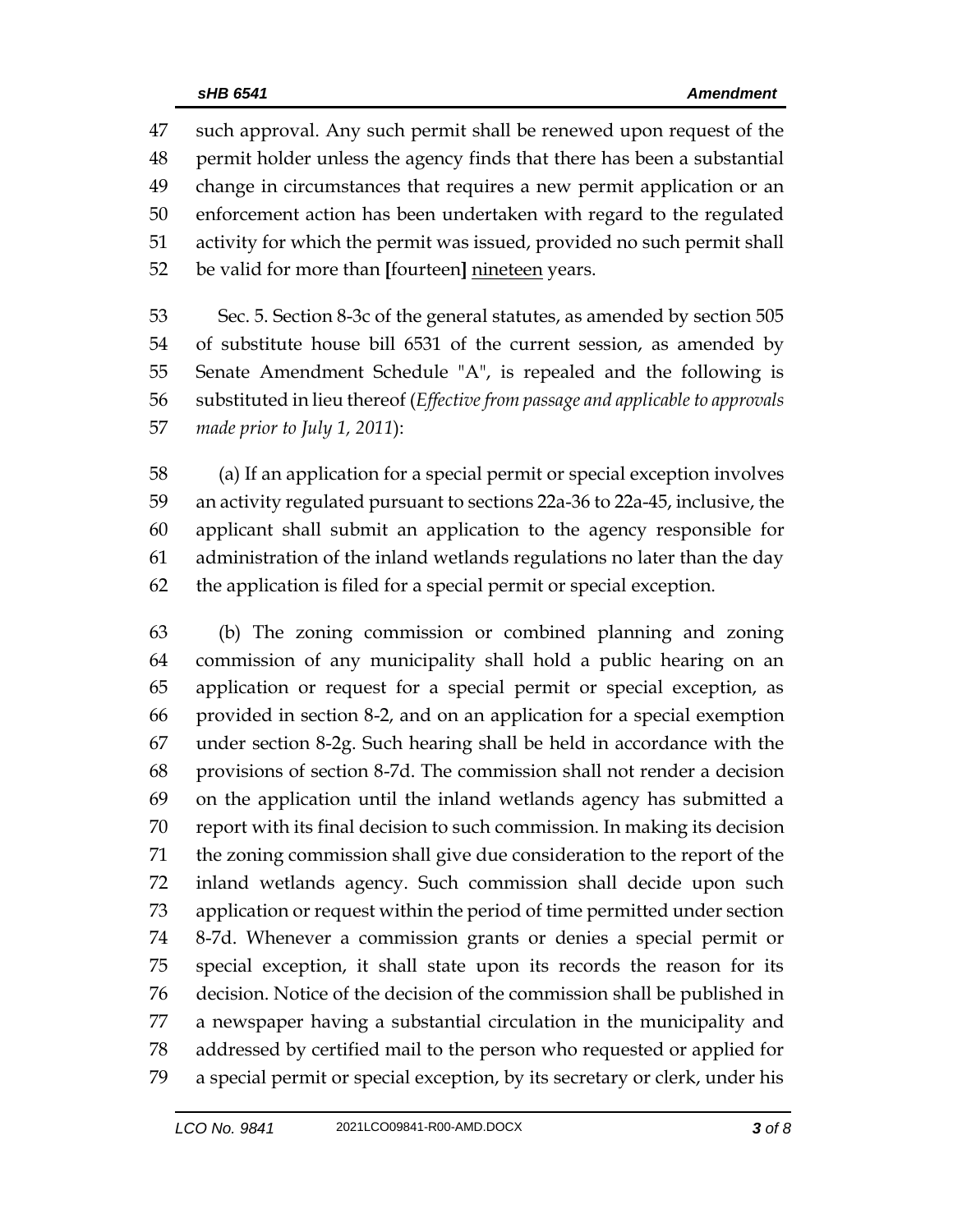signature in any written, printed, typewritten or stamped form, within fifteen days after such decision has been rendered. In any case in which such notice is not published within such fifteen-day period, the person who requested or applied for such special permit or special exception may provide for the publication of such notice within ten days thereafter. Such permit or exception shall become effective upon the filing of a copy thereof (1) in the office of the town, city or borough clerk, as the case may be, but, in the case of a district, in the offices of both the district clerk and the town clerk of the town in which such district is located, and (2) in the land records of the town in which the affected premises are located, in accordance with the provisions of section 8-3d.

 (c) (1) Notwithstanding the provisions of subsections (a) and (b) of this section, any special permit or special exception approval made under this section prior to July 1, 2011, that has not expired prior to the effective date of this section, and that specified a deadline by which all work in connection with such approval is required to be completed, shall expire not less than nineteen years after the date of such approval 97 and the commission may grant one or more extensions of time to complete all or part of the work in connection with such special permit or special exception.

 **[**(c)**]** (2) Notwithstanding the provisions of subsections (a) and (b) of this section, any special permit or special exception approval made under this section on or after July 1, 2011, but prior to the effective date of this section, that did not expire prior to March 10, 2020, and that specified a deadline by which all work in connection with such approval is required to be completed, shall expire not less than nineteen years after the date of such approval and the commission may grant one or more extensions of time to complete all or part of the work in connection with such special permit or special exception.

 Sec. 6. Section 8-26e of the general statutes, as amended by section 506 of substitute house bill 6531 of the current session, as amended by Senate Amendment Schedule "A", is repealed and the following is substituted in lieu thereof (*Effective from passage and applicable to approvals*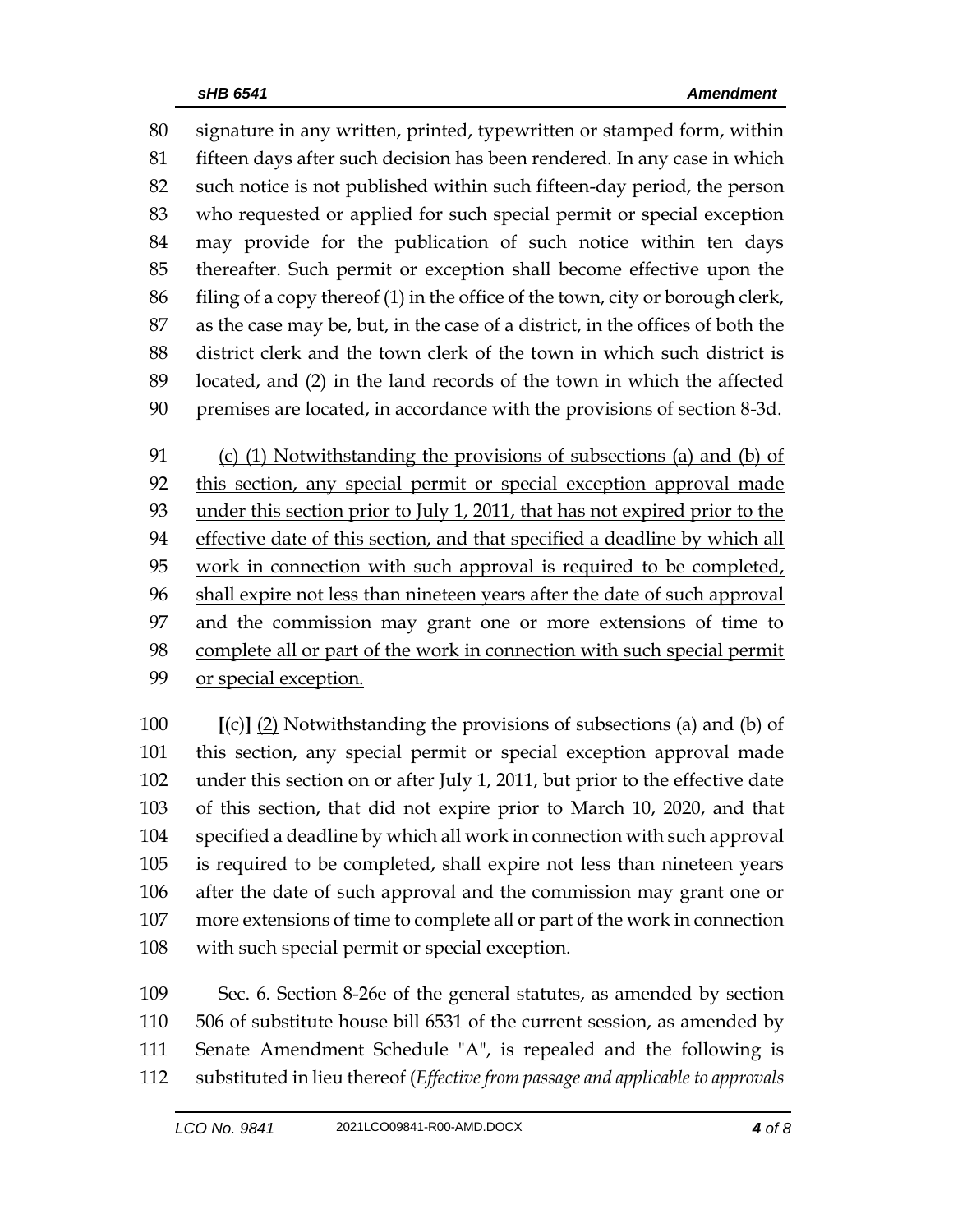## *made prior to July 1, 2011*):

 (a) The planning commission of any municipality shall hold a public hearing on an application or request for a special permit or special exception, as provided in section 8-2. Any such public hearing shall be held in accordance with the provisions of section 8-7d. Such commission shall decide upon such application or request within the period of time permitted under section 8-26d. Whenever a commission grants or denies a special permit or special exception, it shall state upon its records the reason for its decision. Notice of the decision of the commission shall be published in a newspaper having a substantial circulation in the municipality and addressed by certified mail to the person who requested or applied for a special permit or special exception, by its secretary or clerk, under his signature in any written, printed, typewritten or stamped form, within fifteen days after such decision has been rendered. In any case in which such notice is not published within such fifteen-day period, the person who requested or applied for such a special permit or special exception may provide for the publication of such notice within ten days thereafter. Such permit or exception shall become effective upon the filing of a copy thereof (1) in the office of the town, city or borough clerk, as the case may be, but, in the case of a district, in the offices of both the district clerk and the town clerk of the town in which such district is located, and (2) in the land records of the town in which the affected premises are located, in accordance with the provisions of section 8-3d.

 (b) (1) Notwithstanding the provisions of subsection (a) of this section, any special permit or special exception approval made under this section prior to July 1, 2011, that has not expired prior to the 140 effective date of this section, and that specified a deadline by which all 141 work in connection with such approval is required to be completed, shall expire not less than nineteen years after the date of such approval and the commission may grant one or more extensions of time to complete all or part of the work in connection with such special permit or special exception.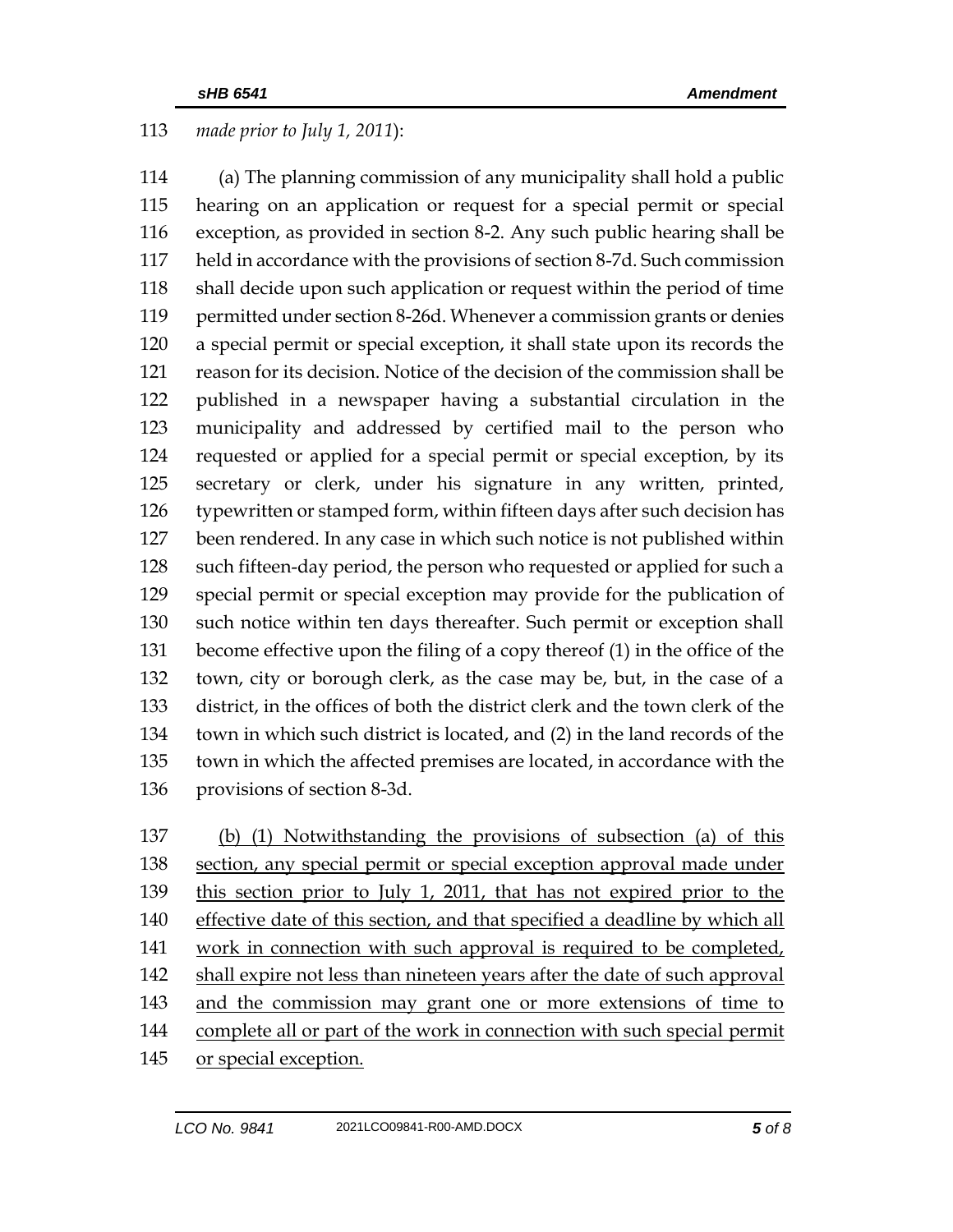**[**(b)**]** (2) Notwithstanding the provisions of subsection (a) of this section, any special permit or special exception approval made under 148 this section on or after July 1, 2011, but prior to the effective date of this section, that did not expire prior to March 10, 2020, and that specified a deadline by which all work in connection with such approval is required to be completed, shall expire not less than nineteen years after the date of such approval and the commission may grant one or more extensions of time to complete all or part of the work in connection with such special permit or special exception.

 Sec. 7. Section 507 of substitute house bill 6531 of the current session, as amended by Senate Amendment Schedule "A", is repealed and the following is substituted in lieu thereof (*Effective from passage and applicable to approvals made prior to July 1, 2011*):

 (a) (1) Notwithstanding the provisions of any special act, any site plan, subdivision or permit approval by a zoning commission, planning commission, combined planning and zoning commission, zoning board of appeals or inland wetlands agency pursuant to the provisions of any 163 such special act that occurred prior to July 1, 2011, and that has not expired prior to the effective date of this section, shall expire not less than fourteen years after the date of such approval and such commission, board or agency, as applicable, may grant one or more extensions of time to complete all or part of the work in connection with such approval, provided no approval, including all extensions, shall be valid for more than nineteen years from the date the site plan, subdivision or permit was initially approved.

 **[**(a)**]** (2) Notwithstanding the provisions of any special act, **[**or**]** any site plan, subdivision or permit approval by a zoning commission, planning commission, combined planning and zoning commission, zoning board of appeals or inland wetlands agency pursuant to the provisions of any such special act that occurred on or after July 1, 2011, but prior to the effective date of this section, and that did not expire prior to March 10, 2020, **[**such approval**]** shall expire not less than fourteen years after the date of such approval and such commission, board or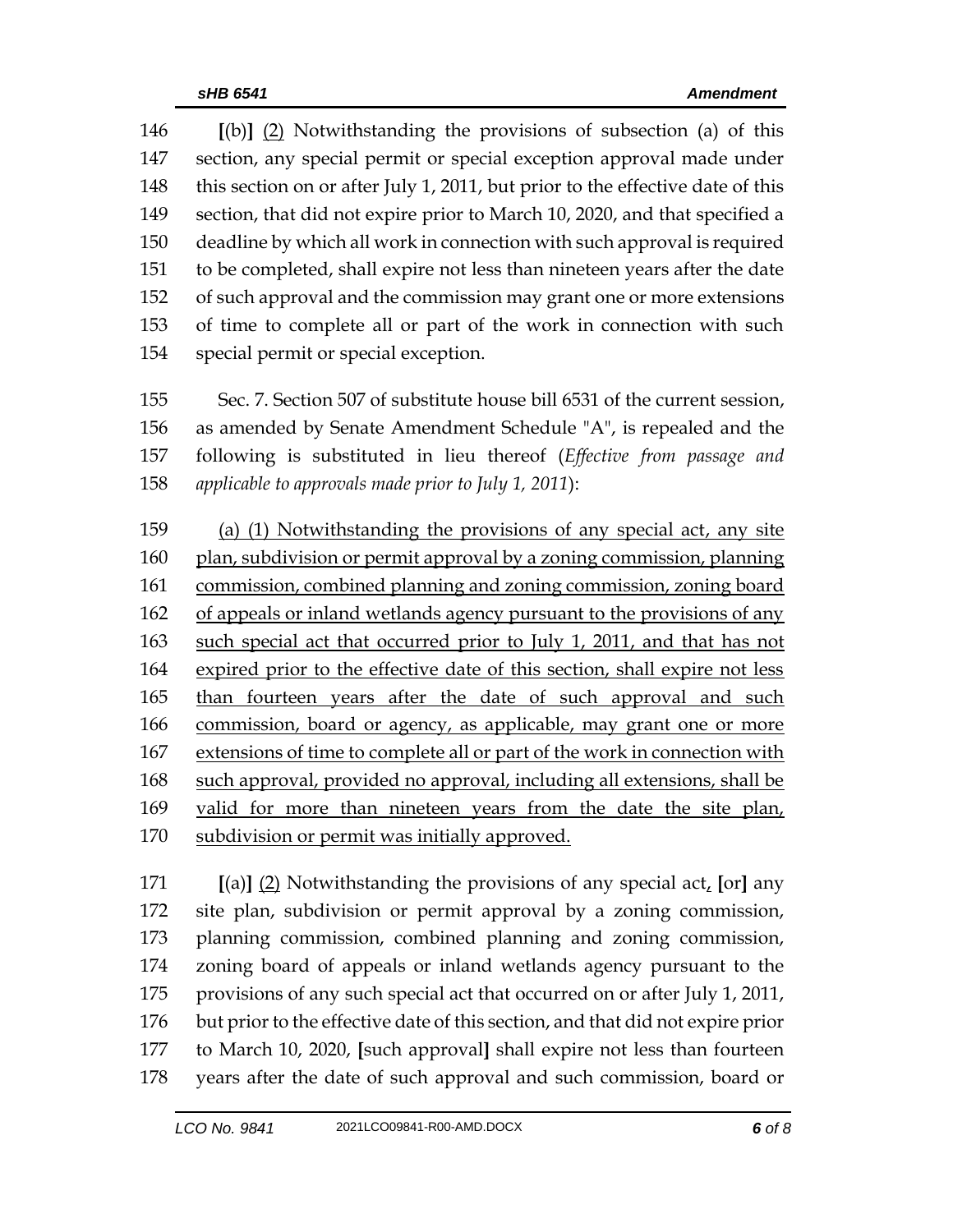agency, as applicable, may grant one or more extensions of time to complete all or part of the work in connection with such approval, provided no approval, including all extensions, shall be valid for more than nineteen years from the date the site plan, subdivision or permit was initially approved. (b) (1) Notwithstanding the provisions of any special act, any special 185 permit or special exception approval by a zoning commission, planning commission, combined planning and zoning commission, zoning board of appeals or inland wetlands agency pursuant to the provisions of any such special act that occurred prior to July 1, 2011, that has not expired prior to the effective date of this section, and that specified a deadline by which all work in connection with such approval is required to be 191 completed, shall expire not less than nineteen years after the date of such approval and such commission, board or agency, as applicable, may grant one or more extensions of time to complete all or part of the work

in connection with such special permit or special exception approval.

 **[**(b)**]** (2) Notwithstanding the provisions of any special act, **[**or**]** any special permit or special exception approval by a zoning commission, planning commission, combined planning and zoning commission, zoning board of appeals or inland wetlands agency pursuant to the provisions of any such special act that occurred on or after July 1, 2011, but prior to the effective date of this section, that did not expire prior to March 10, 2020, and that specified a deadline by which all work in connection with such approval is required to be completed, **[**such approval**]** shall expire not less than nineteen years after the date of such approval and such commission, board or agency, as applicable, may grant one or more extensions of time to complete all or part of the work in connection with such special permit or special exception approval."

| This act shall take effect as follows and shall amend the following |                                |          |  |
|---------------------------------------------------------------------|--------------------------------|----------|--|
| sections:                                                           |                                |          |  |
|                                                                     |                                |          |  |
| Section 1                                                           | $\mid$ from passage and        | $8-3(m)$ |  |
|                                                                     | <i>applicable</i> to approvals |          |  |
|                                                                     | made prior to July 1, 2011     |          |  |